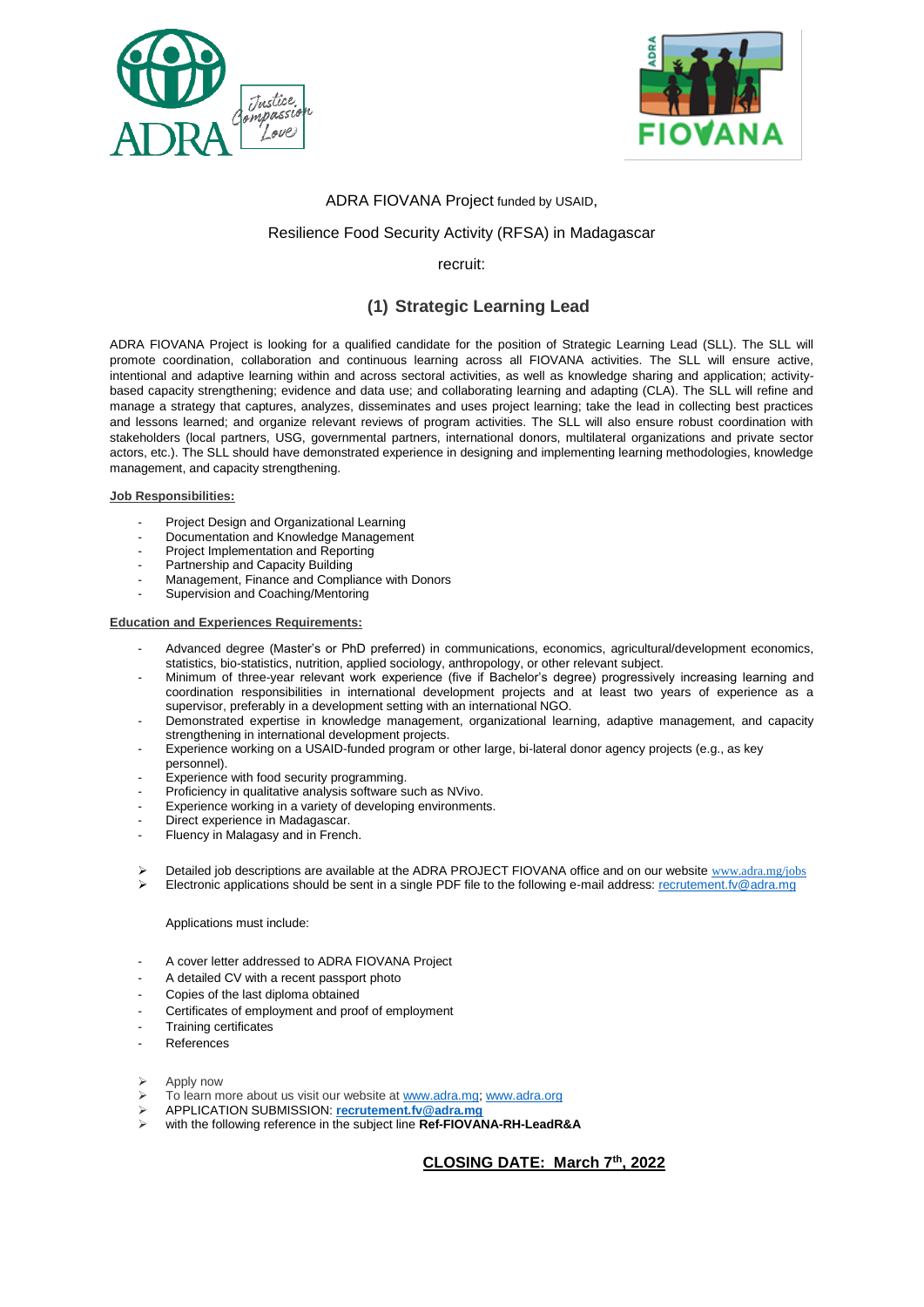# **Job Description: Strategic Learning Lead**

**Job Title: Strategic Learning Lead** 

**Project:** FIOVANA Project, a Resilience Food Security Activity (RFSA) in Madagascar

**Area of Interest**: Program Quality and Learning, Knowledge Management, Food and Nutrition Security, Monitoring and Evaluation

**Position Type**: Full Time

**Location**: Manakara, Madagascar (preferred) or Antananarivo, Madagascar

**Reports to:** Deputy Chief of Party – Technical (Food Security Coordinator), FIOVANA

#### **Job Description**

Note: As key personnel, this position is contingent upon candidate approval by the donor.

### **About ADRA**

The Adventist Development and Relief Agency (ADRA) is a global humanitarian organization of the Seventh-day Adventist Church that works with people in poverty and distress to create just and positive change through empowering partnerships and responsible action. The ADRA purpose is Serving humanity so that all may live as God intended, all our work is led by "Justice-Compassion-Love", the ADRA's values are Connected, Courageous, Compassionate. ADRA Madagascar has been in operation since 1992.

#### **Background**

For over 25 years, ADRA has implemented relief and development activities in Madagascar with funding from major international donors, including USAID. FIOVANA, which means "change" in Malagasy, is a five-year Resilience Food Security Activity (RFSA) project in southeastern Madagascar led by ADRA and funded by USAID's Bureau of Humanitarian Affairs (BHA) through September 30, 2024.

FIOVANA will achieve sustainable improvement in food and nutrition security and the resilience of vulnerable populations in the Vatovavy-Fitovinany and Atsimo Atsinanana regions through interventions focused on health, nutrition, agriculture, livelihoods and risk management practices which, when adopted collectively by households and communities, will directly contribute to transformative change.

FIOVANA will deliver activities across three program purposes:

- Purpose 1: Sustained improvement in health and nutritional status of women of reproductive age (WRA), adolescent girls, and children under five years (CU5)
- Purpose 2: Household incomes and production are sufficient to access food and non-food essentials and build savings
- Purpose 3: Enhanced social and ecological risk management

#### **Job Summary**

ADRA Madagascar seeks qualified candidates for the position of Strategic Learning Lead (SLL). The SLL will promote coordination, collaboration and continuous learning across all FIOVANA activities.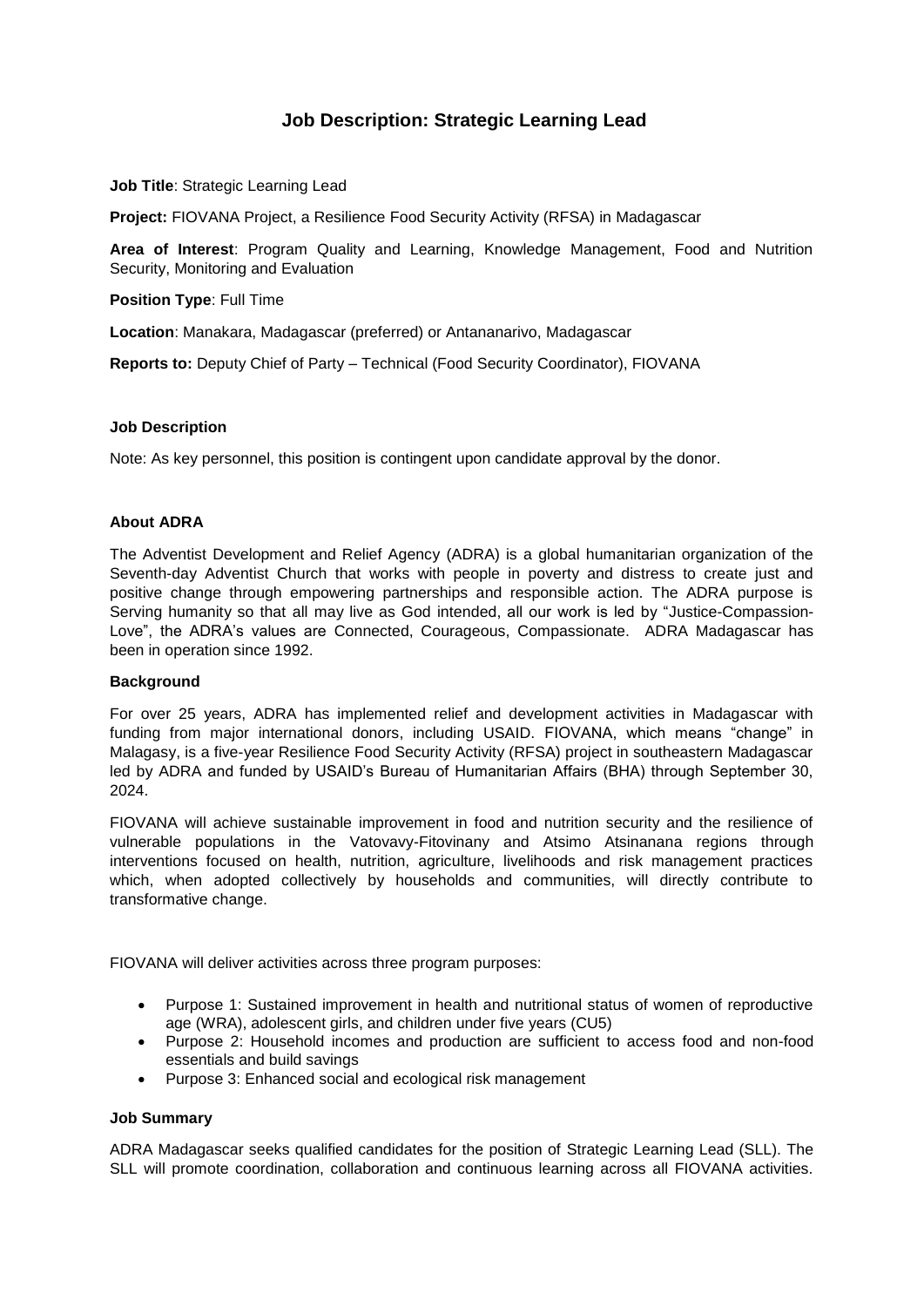The SLL will ensure active, intentional and adaptive learning within and across sectoral activities, as well as knowledge sharing and application; activity-based capacity strengthening; evidence and data use; and collaborating learning and adapting (CLA). The SLL will refine and manage a strategy that captures, analyzes, disseminates and uses project learning; take the lead in collecting best practices and lessons learned; and organize relevant reviews of program activities. The SLL will also ensure robust coordination with stakeholders (local partners, USG, governmental partners, international donors, multilateral organizations and private sector actors, etc.). The SLL should have demonstrated experience in designing and implementing learning methodologies, knowledge management, and capacity strengthening.

# **Specific Job Responsibilities**

# Project Design and Organizational Learning

- Refine and manage the project collaborating, learning and adapting (CLA) strategy, system and tools with a focus on promoting knowledge acquisition, management, documentation and dissemination.
- Collaborate with the Monitoring, Evaluation, and Accountability (MEA) and Program Management staff to facilitate qualitative monitoring, research, and learning activities, including activities using information and communication technologies.
- Organize and lead assessment, review, and reflection activities using the project's Theory of Change with staff, participants and stakeholders and ensure findings are incorporated back into implementation and decision-making.
- Work with technical leads to further develop and refine the project's learning agenda.
- Lead the project's Research Advisory Board (RAB).

# Documentation and Knowledge Management

- Conduct program field visits with technical Leads to understand and document learning and results.
- Lead the collection, analysis, documentation, and dissemination of best practices and lessons learned for diverse audiences.
- Leverage technology (e.g., managing and improving the project's Microsoft Teams site) to improve collaboration, document and knowledge management, and dissemination.

# Project Implementation and Reporting

- Maintain effective communication and coordination with stakeholders.
- Facilitate collaboration with key stakeholders in sharing findings and gathering inputs to inform an adaptive management approach.
- Contribute to preparation of project reports, ensuring that learning and adaptive management processes and results are fully documented.
- Develop and manage relations with reputable research and consulting entities for collaboration and sharing of learning.

# Partnership and Capacity Building

- Provide training and capacity building for staff and partners in learning, qualitative research, and participatory monitoring and evaluation.
- Support and mentor staff and partners in implementing adult-centered learning approaches.
- Coordinate with different levels of ADRA and partner staff on learning activities: collecting, analyzing, documenting, using and disseminating information.

Management, Finance and Compliance with Donors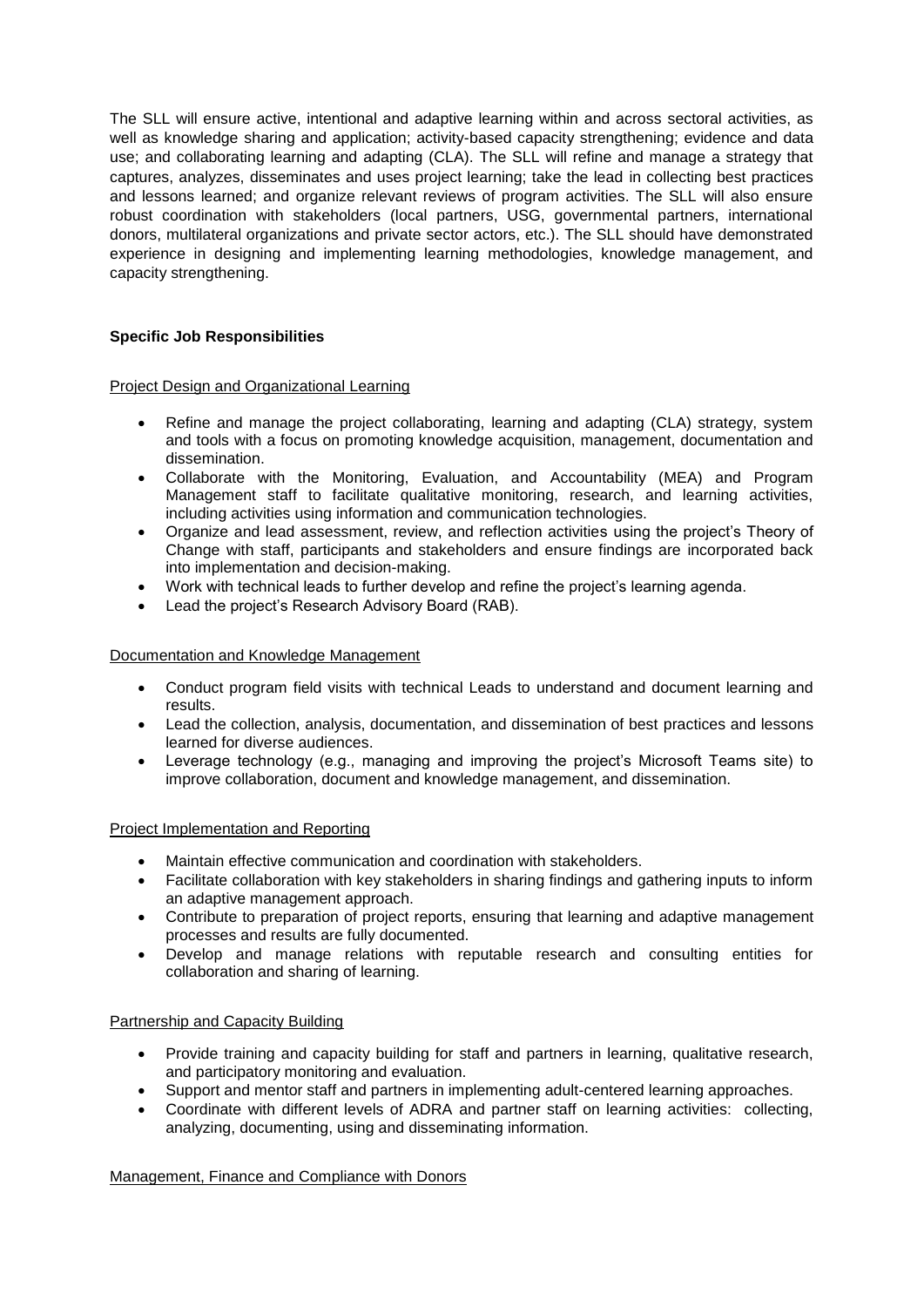Ensure that the management of resources used in the implementation of project is in line with the policies and procedures of ADRA and the donor.

# Supervision and Coaching/Mentoring

 The SLL will supervise staff and participates in the hiring and supervision either directly or indirectly of staff. Additionally, s/he will provide support in mentoring staff. Namely, the SLL will supervise three (3) positions: Research and Learning Specialist, Nutrition Advisor, and Gender Advisor.

# **Competencies**

- Leading and Supervising Provides others with a clear direction; motivates and empowers others; recruits staff of a high caliber; provides staff with development opportunities and coaching; sets appropriate standards of behavior, gives regular feedback.
- Relating and Networking Establishes good relationships with individuals both internally and externally; relates well to people at all levels; builds wide and effective networks of contacts; uses humor appropriately to bring warmth to relationships with others.
- Creating and Innovating Produces new ideas, approaches, or insights; creates innovative products or designs; produces a range of solutions to problems.
- Planning and Organizing Sets clearly defined objectives; plans activities and projects well in advance and takes account of possible changing circumstances; identifies and organizes resources needed to accomplish tasks; manages time effectively; monitors performance against deadlines and milestones.

### **Key Working Relationships**

### **Internal-ADRA Madagascar**

Country Director, Head of Programs, Chief of Party, Deputy Chief of Party-Technical (Food Security Coordinator), Deputy Chief of Party-Program/Planning Support Coordinator, Monitoring and Evaluation Lead, Gender, Youth and Social Dynamics Lead, Social Behavior Change Lead, Project Technical Leads (e.g. Health & Nutrition, WASH, Agriculture/Markets, Resilience), Country MEAL and Technical **Directors** 

### **Internal-ADRA International**

Senior Program Manager, Senior KM Advisor, Technical Advisors

#### **Internal-US-based Consortium**

SBC and GYSD Technical Advisors (FHI 360), TANGO International

#### **External**

USAID, government officials, international and local partners.

#### **Qualifications and Skills**

Required:

- An advanced degree (Master's or PhD preferred) degree in communications, economics, agricultural/development economics, statistics, bio-statistics, nutrition, applied sociology, anthropology, or other relevant subject.
- At least three years relevant work experience (five if Bachelor's degree) progressively increasing learning and coordination responsibilities in international development projects and at least two years of experience as a supervisor, preferably in a development setting with an international NGO.
- Demonstrated expertise in knowledge management, organizational learning, adaptive management, and capacity strengthening in international development projects.